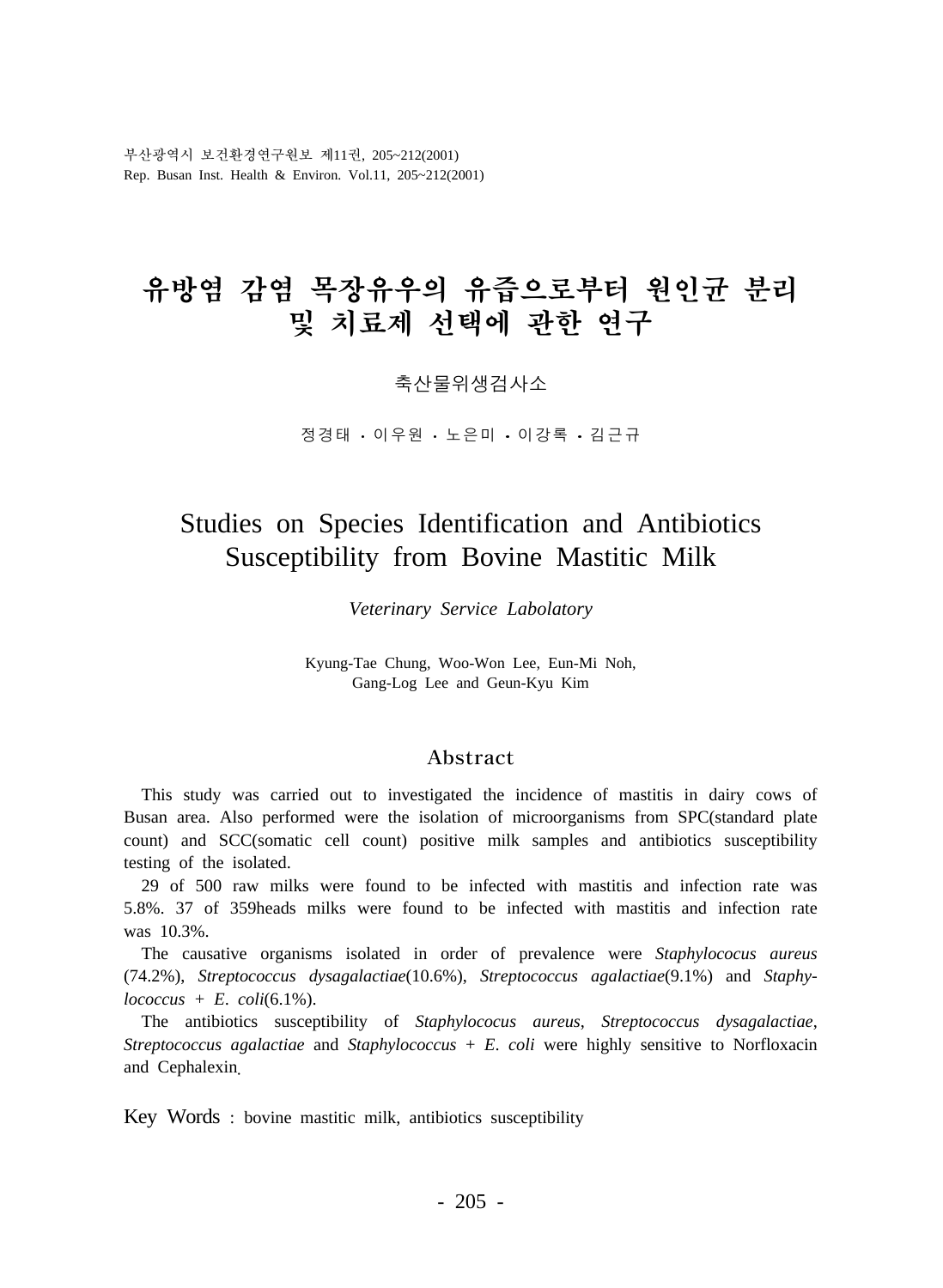# 서 론

젖소 유방염은 낙농산업에서 경제적 손실 발생 및 도태율이 가장 큰 질병으 로 알려져 있다. 젖소 유방염은 워유의 품질을 결정하는데 많은 영향을 미치고 있을 뿐 아니라 우유의 생산량 감소는 물론 세균 또는 체세포수 증가와 비육기 간의 단축 등 젖소 사육농가에 커다란 경제적 손실을 주고 있다<sup>1-4)</sup>. 또한 최근 국민소득의 증가로 인한 우유 및 축산식 품의 소비량이 크게 증가함과 동시에 고 품질의 우유를 크게 선호하는 소비자의 욕구가 증가하고 있어 양질의 원유생산 을 위한 필요성이 제기되고 있다. 유방 염은 젖소의 만성 소모성 질병의 하나로 국내에서는 Gram positive bacteria인 Staphylococcus spp.와 Streptococcus spp.가 주 원인균으로 알려져 있다. 건 강한 젖소의 유즙에서는 체세포중 상피 세포가 60% 정도 존재하나 유방이 감염 되었을 경우 다형핵백혈구의 숫자가 전 체 체세포수의 90% 이상으로 증가하므 로 체세포수의 측정이 집단 우군의 유방 염 감염우를 색출하는 방법으로 적절하 며<sup>5)</sup>. California Mastitis Test가 아직 까지 야외에서의 개체별 젖소의 유방염 검사방법으로 간단하고, 정확하게 적용 되어지고 있다<sup>6)</sup>.

젖소가 유방염에 이환되면 유선의 기

능부전으로 인한 유량감소. 유질의 저하. 치료비 지출 및 비유기간 단축으로 인한 폐기 등 여러 측면에서 낙농가에 막대한 경제적 손실을 준다. 또한 유방염 치료 제의 오 • 남용에 의한 유방염 워인규의 약제 내성으로 치료에 어려움이 있으며, 내성균 출현에 의한 시민건강을 위협 할 수 있는 바 적절한 유방염 치료제의 선 택에 의한 지속적 치료를 통한 유방염 퇴치의 필요성이 있다.

정부에서는 유방염 퇴치 및 질 좋은 워유의 생산을 위한 방편으로 1993년 6 월 농림수산부 고시를 통하여 양질의 워 유생산을 위한 세균수 등급적용 유대 차 등 지급안을 마련하였고, 1996년 7월에 는 이를 세균수 및 체세포수 등급으로 강화한 바 있다<sup>7,8)</sup>.

이에 관내 낙농가를 대상으로 사육중 인 젖소의 유방 상태를 파악하고, 유방 염 관리대책 수립의 기본자료를 제시하 기 위해 다음의 시험을 실시하였다.

## 재료 및 방법

### 1. 공시재료

관내 목장에서 사육중인 젖소의 집합 유 연 500건 및 농가를 직접 방문 개체 별 유즙 359건을 채취하여 멸균용기에 담아 냉장상태로 시험실로 운송 시험재 료로 사용하였다.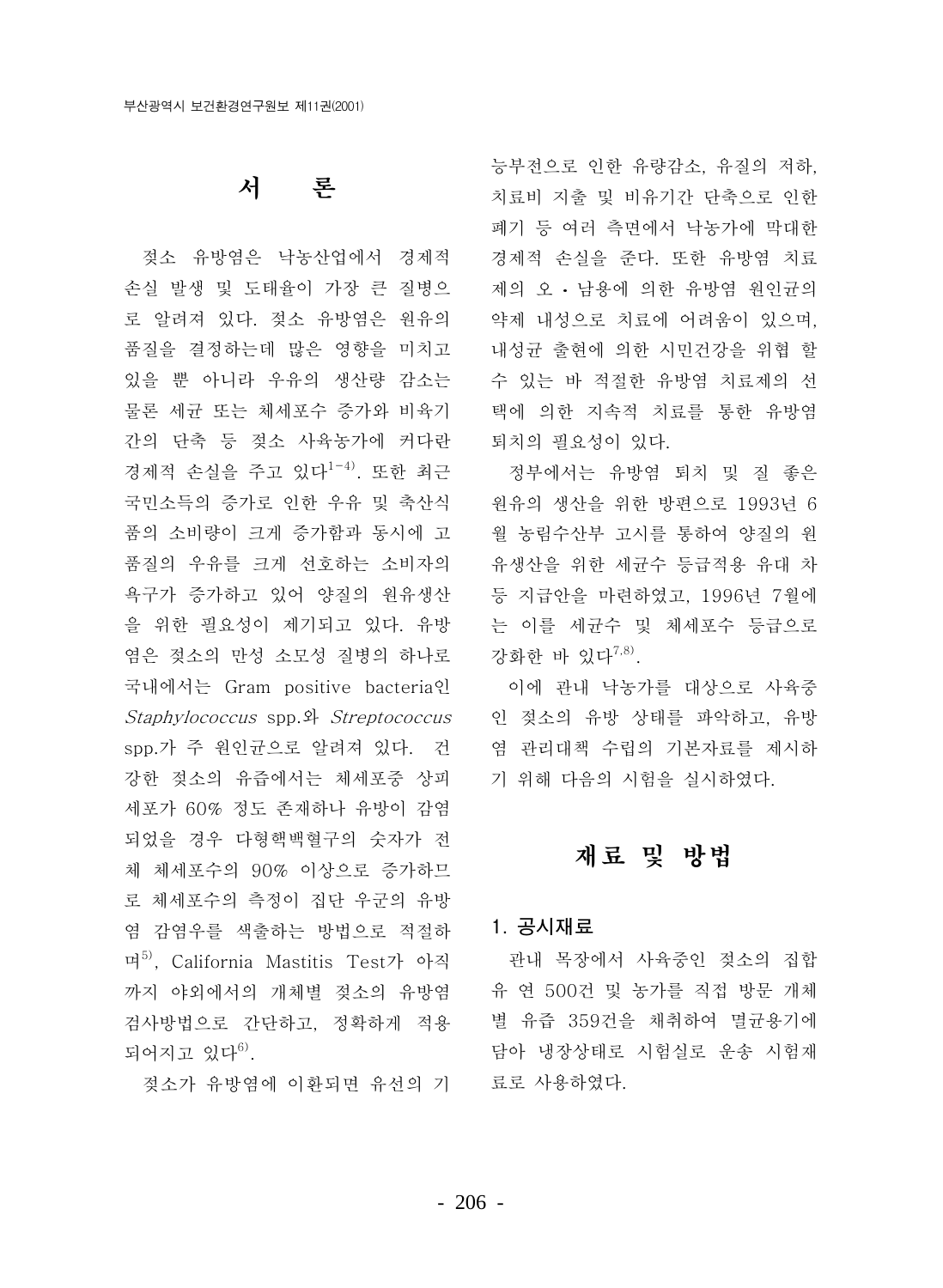### 2. 시험방법

- Somatic cell count(SCC) : 집합유 시료는 Somacount 300(Bentley)을 이용 SCC에 의한 체세포수를 측정하였다.

- Standard plate count(SPC) : 일 반적인 SPC에 의한 세균수를 검사하고 기준 3급(50만/ml초과) 이하의 시료에 대해 원인균 분리 및 약제감수성 시험을 시도하였다.

- California Mastitis Test : 개체 별 시료는 Schalm 등<sup>9)</sup>의 방법에 따라 CMT에 의한 양성시료를 확인하고 원인 균 분리 및 약제감수성 시험을 시도하였 다.

- 유방염 의심우의 세규분리는 National Mastitis Council의 "Laboratory and Field Handbook on Bovine Mastitis" 의 방법을 변형 사용하였다<sup>10)</sup>.

즉, BHI broth 증균 후 Blood agar, MacConkey's agar에서 선택 도말 후 Hemolysis, 집락의 형태 확인 및 Gram stain, Biochemical test를 통해 원인균 을 규명하였다.

- 약제감수성시험은 Difco사의 Standard high-potency discs를 사용하여 Muller-

Hinton agar를 사용 일반측정법으로 확인 하였다.

약제감수성시험에 사용된 disc는 Ampicillin(AM : 10mcg), Cephalexin (CF : 30 mcg), Chloramphenicol (CP: 30 mcg), Erythromycin( $EM : 15 \text{mcg}$ ). Gentamicin  $(GM : 10mcg)$ , Penicillin (PC : 10IU), Neomycin(NM : 30mcg), Norfloxacin (Nor: 10 mcg), Streptomycin (SM : 10) mcg), Tetracycline (TC : 10mcg) 등 이었다.

#### 곀 과

부산시 관내 낙농가에서 사육되고 있 는 젖소의 유방염 원인균 분리 및 약제 감수성검사 결과는 다음과 같다.

관내 집합유 및 개체유를 포함한 78 농가 859건에 대한 유방염 원인균 분리 결과 Table 1과 같이 각종 유방염 원인 균 66건이 분리되어 약 7.7%의 분리율 을 보였다.

분리균주 66건에 대한 약제감수성시 험 결과 주요 치료제는 Table 2에서와 같이 Norfloxacin 31건(47.0%), Cephalexin 27건 (40.9%), Gentamicin 8건(12.1%) 순

| Bacteria species            | No. strains isolated | $Rate(\% )$ |
|-----------------------------|----------------------|-------------|
| Staphylococcus aureus       | 49                   | 74.2        |
| Streptococcus agalactiae    | 6                    | 9.1         |
| Streptococcus dysagalactiae |                      | 10.6        |
| Staphy. + Escherichia coli  | 4                    | 6.1         |
| Total                       | 66                   | 100.0       |

Table 1. Ethiological agents isolated from bovine mastitis in 66 dairy milk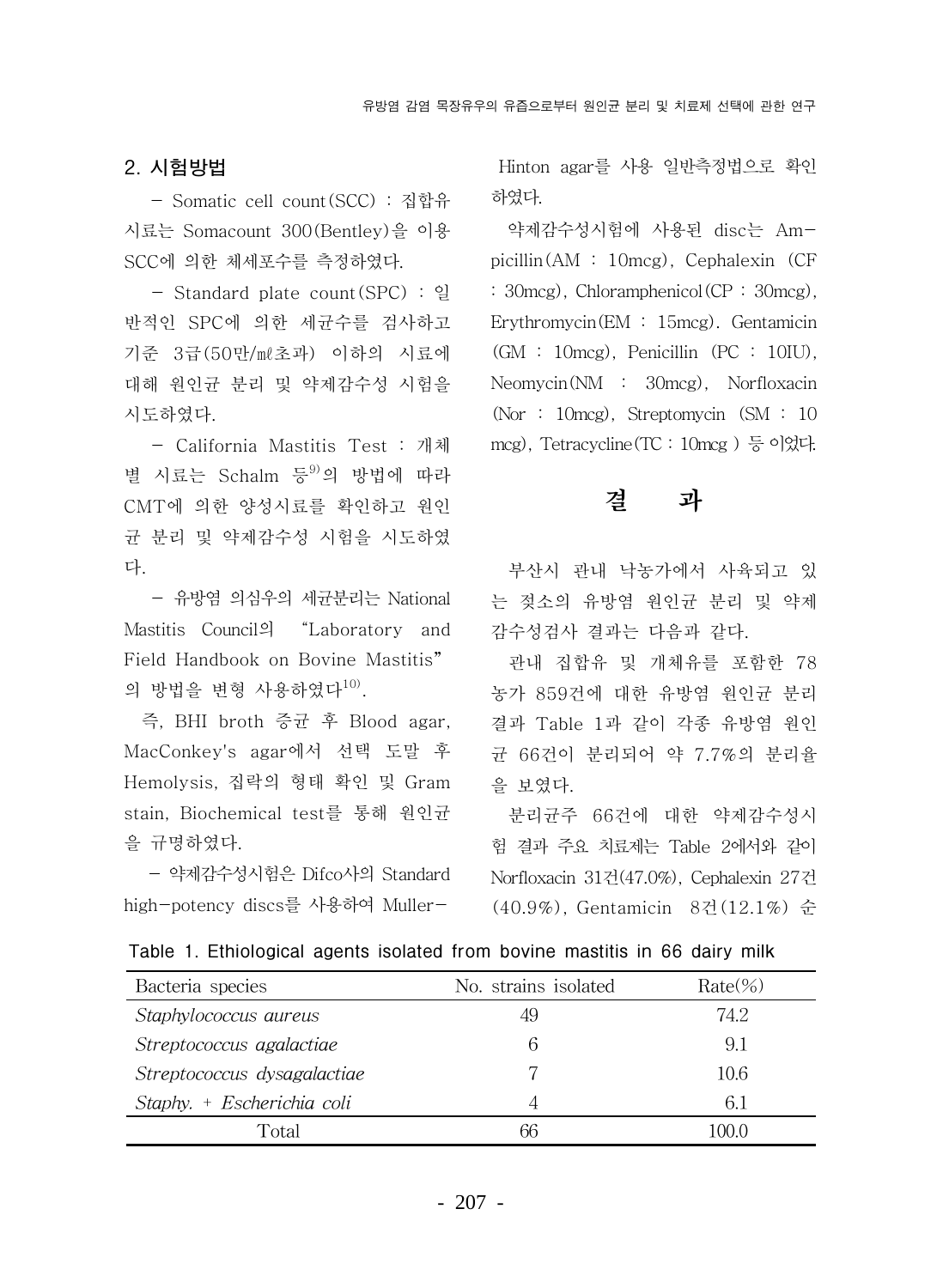| Antimicrobial<br>agent | Disc potency<br>(mcg) | Staph.<br>aureus | Strep.<br>agalactiae | Strep.<br>dysagalactiae | $Stapy+$<br>E. coli | Total    |
|------------------------|-----------------------|------------------|----------------------|-------------------------|---------------------|----------|
| Ampicillin             | 10                    | 25(51)           | 3(50)                | 3(43)                   | 2(50)               | 33(50.0) |
| Cephalexin             | 30                    | 45(92)           | 5(83)                | 6(86)                   | 3(75)               | 59(89.4) |
| Chloramphenicol        | 30                    | 18(37)           | 4(75)                | 2(29)                   | 1(25)               | 25(37.9) |
| Erythromycin           | 15                    | 25(51)           | 2(33)                | 2(29)                   | 2(50)               | 31(46.9) |
| Gentamicin             | 10                    | 43(87)           | 5(83)                | 6(86)                   | 4(100)              | 58(87.8) |
| Neomycin               | 30                    | 32(65)           | 2(33)                | 3(43)                   | 1(25)               | 40(60.1) |
| Penicillin             | $10$ IU               | 13(26)           | 3(50)                | 2(29)                   | 0(0)                | 18(27.2) |
| Tetracycline           | 10                    | 25(49)           | 3(50)                | 2(29)                   | 3(75)               | 33(50.0) |
| Streptomycin           | 10                    | 30(61)           | 3(50)                | 3(43)                   | 2(50)               | 38(57.6) |
| Norfloxacin            | 10                    | 46(94)           | 6(100)               | 7(100)                  | 3(75)               | 62(93.9) |

Table 2. Antibiotic susceptibilities of 66 isolated dairy milk to antimicrobial agents

### Table 3. Developing of mastitis and grade of standard plate count(SPC) in raw milk

|                             | Items                                                     | No. of<br>farms | rate $(\%)$ |
|-----------------------------|-----------------------------------------------------------|-----------------|-------------|
| No. of average milking cows |                                                           | 500             | 100         |
|                             | Current grade of SPC A) Grade 1A (below 0.03mil.)         | 195             | 39          |
|                             | B) Grade $1B(0.03 \text{~below} 0.1 \text{mil.})$         | 237             | 47          |
|                             | C) Grade $2(0.1 \text{$ }-\text{below } 0.25 \text{mil.}) | 36              |             |
|                             | D) Grade $3(0.25 \sim 0.5 \text{mil.})$                   | 25              | 5           |
|                             | $E)$ Grade 4 (over 0.5mil.)                               |                 | 2           |

## Table 4. Developing of mastitis and grade of somatic cell count(SCC) in raw milk

| Items                       |                                                    | No. of<br>farms | rate $(\%)$ |
|-----------------------------|----------------------------------------------------|-----------------|-------------|
| No. of average milking cows |                                                    | 500             | 100         |
|                             | Current grade of SCC A) Grade 1 (below 0.02mil.)   | 205             | 41          |
|                             | B) Grade $2(0.2 \text{$ >-below } 0.5 \text{mil.}) | 240             | 48          |
|                             | $C)$ Grade 3 (over 0.5mil.)                        | hh              |             |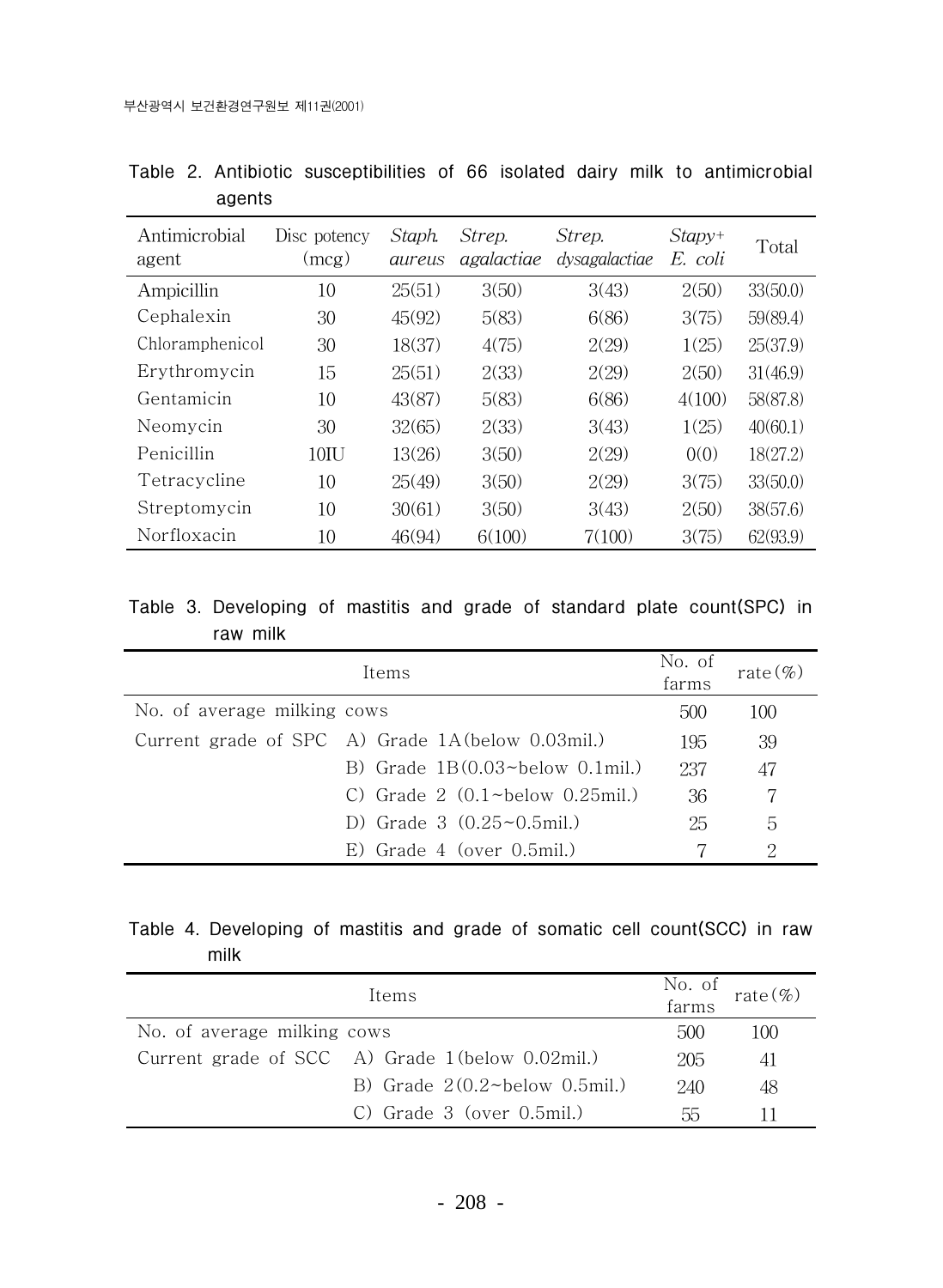이었다.

집합유 500건에 대한 세균수 및 체세 포수 검사 결과는 Table 3과 4에서와 같이 세균수는 1B급(3~10만/ml)이 237 건 47%로 가장 많았고. 4급 초과도 7건 으로 2%로 조사되었다. 체세포수는 2급 (20~50만 이하/ml)이 240건 48%였고. 3급(50만 초과/ml)이 55건 11%였다.

체세포수 기준 3급(50만 초과/ml) 55 농가에 대한 유방염 감염 유무 확인 결 과 29농가에서 유방염 워인규을 분리하 였으며, 그 동정 결과는 Table 5와 같이 Staphylococcus aureus가 17농가 58.7%로 가장 많이 분리되었고, 다음은 Streptococcus spp.였으며, *Staphylococcus* 와 *E. coli*의 혼 합감염도 3건 10.3%로 나타났다.

집합유에서 분리된 유방염의 원인균에 대한 약제감수성 검사 결과 주요 치료제 는 Cephalexin 15건(51.7%), Norfloxacin 10건(34.5%) 및 Gentamicin 4건(13.8%) 의 순으로 유효하였다.

관내 28농가에 대하여 농가를 직접 방문 채취한 개체유 359두에 대한 검사 결과는 다음과 같았다.

28농가 359두에 대한 CMT 결과 Table 6에서와 같이 42두에서 + 이상 의 양성반응을 보였으며, 그중 12농가 37두에서 유방염 감염이 확인되어 개체 별 유방염 감염율은 10.3%의 양성율을 보였고, 그 원인균은 Table 7에서와 같이

Table 5. Ethiological agents isolated from bovine mastitis in 29 raw milk

| Bacteria species            | No. strains isolated | $Rate\%)$ |
|-----------------------------|----------------------|-----------|
| Staphylococcus aureus       |                      | 58.7      |
| Streptococcus agalactiae    |                      | 20.7      |
| Streptococcus dysagalactiae |                      | 10.3      |
| Staphy. + Escherichia coli  |                      | 10.3      |
| Total                       | 66                   | .00.0     |

Table 6. Results of examination by California mastitis test (CMT) method

| No. of farms No. of heads |  | California mastitis test source |                |
|---------------------------|--|---------------------------------|----------------|
|                           |  | $+ +$                           | Total positive |
| 359                       |  |                                 |                |

| Table 7. Ethiological agents isolated from bovine mastitis in 37 milk sample |  |
|------------------------------------------------------------------------------|--|
|------------------------------------------------------------------------------|--|

| Bacteria species            | No. strains isolated | $Rate(\%)$ |
|-----------------------------|----------------------|------------|
| Staphylococcus aureus       | 32                   | 86.5       |
| Streptococcus dysagalactiae |                      | 10.8       |
| Staphy. + Escherichia coli  |                      | クク         |
| Fotal                       | 29                   | 00 C       |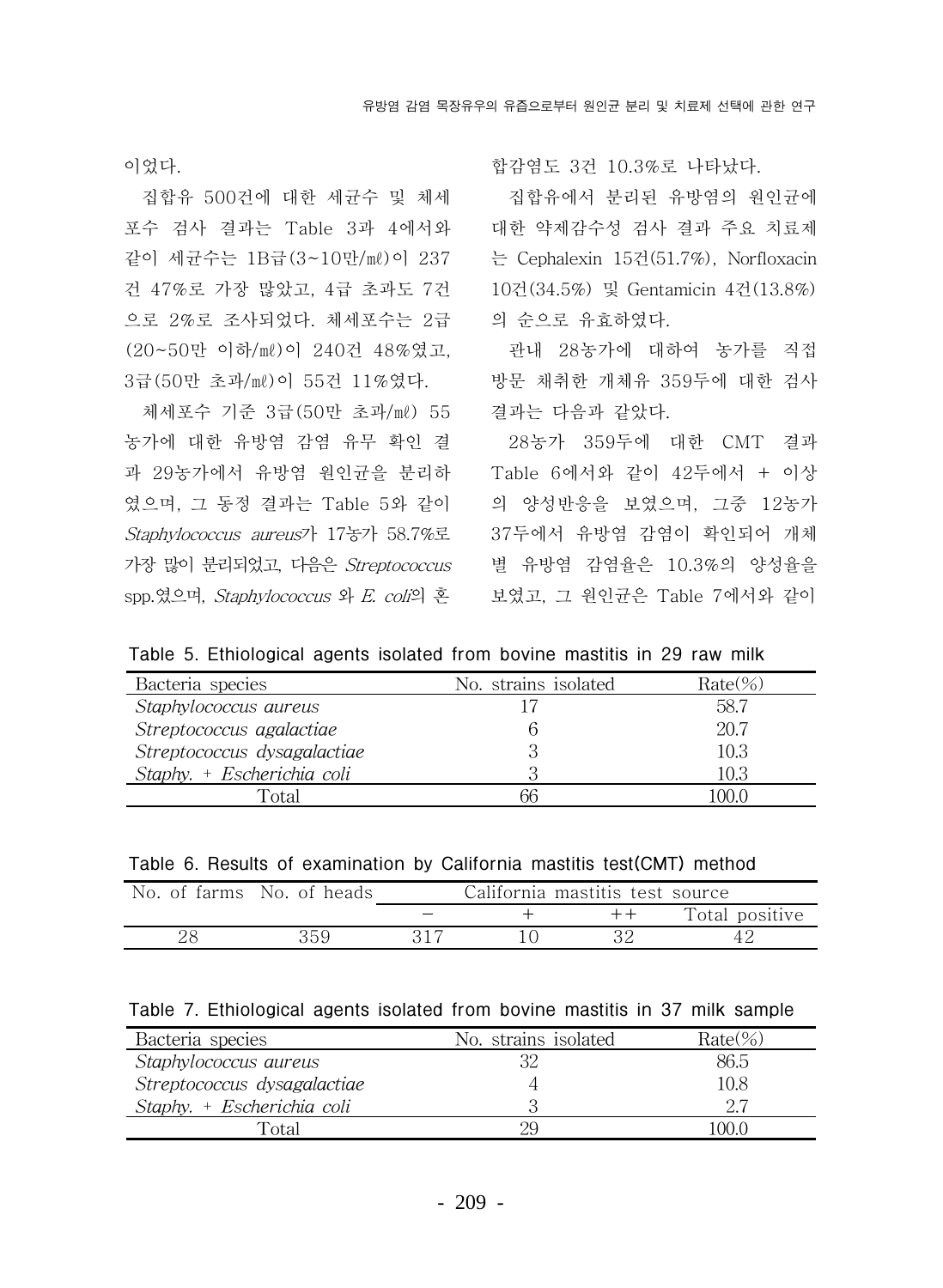Staphylococus aureus가 32건 86.5%로 가 장 높았으며, Streptococcus dysagalactiae \_ 급 전체 90%와 비교할 때 등급별 차이 가 4건 10.8% 및 Staphylococcus aureus 와 E. coli의 혼합감염도 1건 2.7%로 나타 났다.

개체유 29건에서 분리된 유방염 원인 균의 약제감수성시험 결과 주요 치료제는 Norfloxacin 21건 56.8%, Cephalexin 12건 32.4% 및 Gentamicin 4건 10.8% 의 순으로 유효하였다.

#### 고 참

젖소가 유방염에 감염되면 유방에 침 입한 각종 세균 및 곰팡이 등의 원인균 과 그 대사산물에 의해 유선조직이 자극 을 받으므로 유즙내의 체세포수가 증가 하게 되고 이는 유방염의 간접적인 진단 법으로 활용된다<sup>5)</sup>. California mastitis test 진단액의 화학적 조성은 유즙에 함 유된 protein의 정도에 따라 응집반응을 일으키도록 조제된 일종의 계면활성제로 혂재도 야외에서의 screen test용으로 널리 사용되고 있다.

본 실험에서는 Somacount 300 (Bentley사)을 이용 집합유 500건에 대 한 체세포수 검사 결과 1급(20만 이하/ ml)이 205건 41%, 2급(20~50만 이하/ ml) 240건 48% 및 3급(50만 초과/ml) 55건 11%로 1,2급 원유가 전체의 89% 정도로 높게 나타났다. 이는 허 등<sup>11)</sup>의

체세포수 1급 35% 및 2급 55%로 1.2 는 인정되나 비슷한 수치를 나타내었다. 체세포수 3급이하 55농가에 대한 원인 규 분리 결과를 시도한 결과 29건에서 유방염 워이규이 부리되어 약 6%의 유 방염 감염을 나타내었다. 이는 허 등<sup>11)</sup> 의 평균 7%보다는 약간 낮은 수치였다. 집합유에서 분리된 29건의 유방염 원인 균은 Staphylococcus aureus가 17건 58.7%로 가장 높았고, Streptococcus spp.  $\gtrsim$  Staphylococcus spp.  $\mathfrak{L}$  E. coli의 혼합감염 순으로 분리되었는데 이 는 김 등<sup>12)</sup>의 포도구균 41%와 박 등<sup>5)</sup> 의 Staphylococcus spp. 47.9%와 유사 한 상태로 유방염의 원인균이 아직까지 포도상구균에 의한 것이 가장 많이 발생 되고 있음을 알 수 있다.

또한 본 실험에서는 개체별 유즙 28 농가 359두에 대하여 CMT를 실시하고 양성 반응을 보인 14농가 42두에 대한 원인균 분리를 실시한 바 37건에서 원 인균 분리 동정 유방염 감염율은 10.3% 로 나타났다. 이는 임 등<sup>6)</sup>의 36.6%. 박 등<sup>5)</sup>의 43.2%에 비해 매우 낮은 수준이 나 이는 조사시기가 1998년으로 현재 전국 목장 축주의 사양방법 향상 및 질 좋은 우유에 대한 소비자들의 욕구를 수 용하기 위한 축주들의 노력의 결과에 의 한 유방염 감염율 하락으로 판단되며, 특히 부산지방의 목장관리 실태를 감안 할 때 50두 이하의 소규모 사육이 대부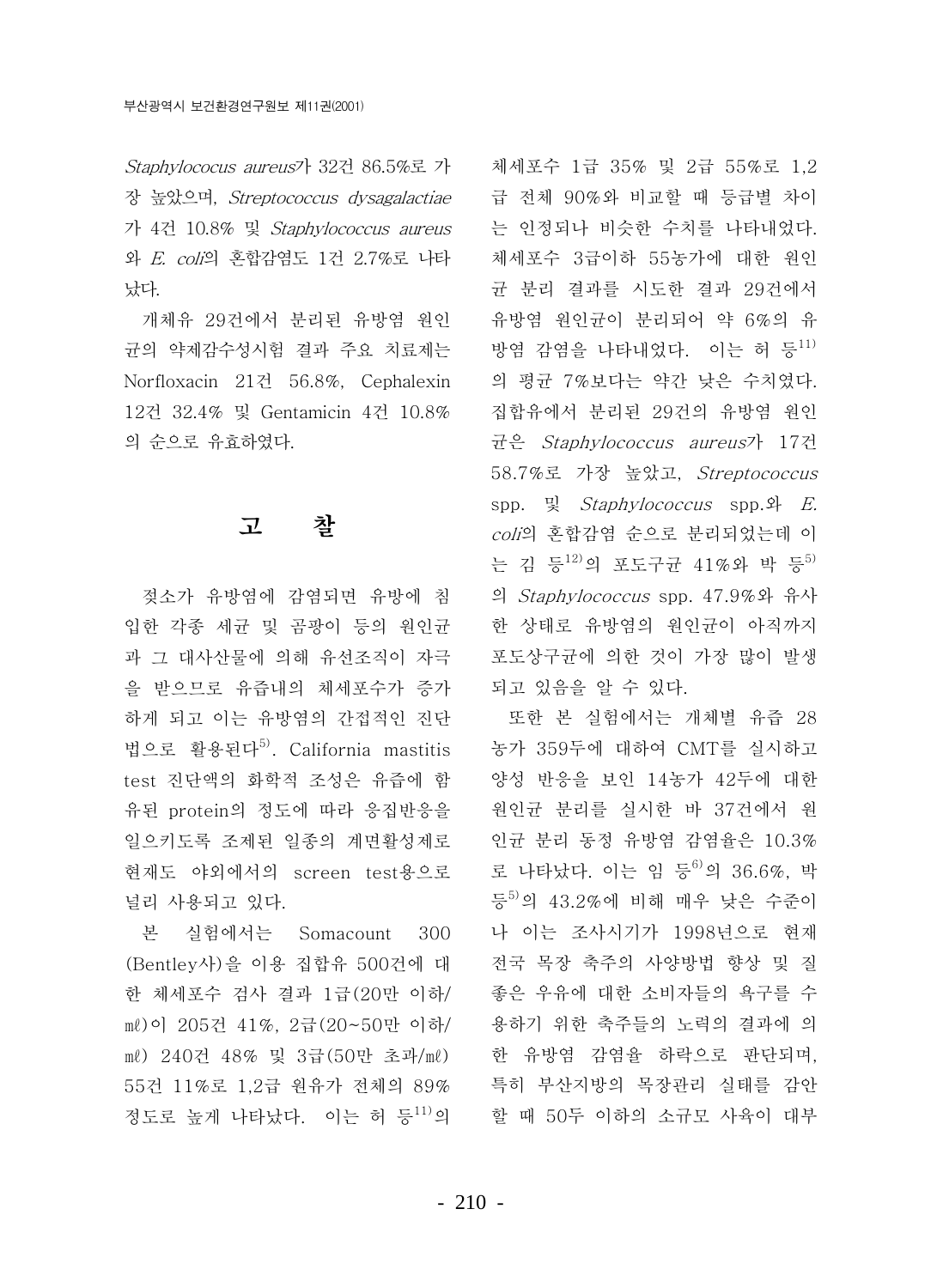분이며, 젖소의 관리에 종업원이 아닌 \_ 합유 및 개체유 859건에 대하여 유방염 축주의 직접적인 관리로 인한 애착심 증 • 원인균 분리 및 치료제 선택에 관한 시 가 등으로 감염수치는 더욱 낮아진 것으 로 사료된다.

집합유 및 개체유 포함 전체 78농가 859건에 대한 분리균주 66주에 대한 약제 감수성검사 결과 Staphylococcus spp., *Streptococcus* spp. 및 *Staphylococcus* 와 E. coil 혼합감염 공히 Norfloxacin 과 Cephalexin이 제일 유효하였다. 이는 박 등<sup>5)</sup>의 Cephalothin. Chloramphenicol . 읶 등<sup>6)</sup>의 Cephalothin. Chloramphenicol 과 비교할 때 Cephalothin은 공통성을 갖지만 Chloramphenicol은 차이점을 나 타내는데 이는 최근 퀴놀린계 항생제의 출현과 함께 이전부터 많이 사용되어지 던 Chloramphenicol 계통의 항생제가 내성을 획득한 것으로 판단되며, 앞으로 도 퀴놀린 계통의 항생제가 빈번히 사용 될 것으로 사료된다.

이상의 결과를 놓고 볼 때 과거에 비 해서 유방염의 발생빈도는 매우 줄어들 었으나, 여전히 발생 양축가들에게 피해 를 주고 있으며, 위생적인 사양관리와 끊임없는 유방염 방제로 소비자에게는 보다 질 좋은 우유를 제공하고, 양축가 에게는 물질적 피해를 줄이는데 최선을 다하여야 할 것으로 판단된다.

#### 곀 론

험을 위하여 SPC 및 SCC법에 의하여 체세포수 및 세균수를 검사하고, 양성 유즙으로부터 워인규을 분리하여 약제감 수성검사를 실시한 결과는 다음과 같 다.

- 1. 집합유 500건에 대한 유방염 감염 율은 29건이 감염되어 5.8%의 감염 율을 보였다.
	- 2. 개체유 359건에 대한 유방염 감염 율은 37건이 감염되어 10.3%의 감 염율을 보였다.
	- 3. SCC, SPC 양성유즙으로부터 분리한 주 요 균주는 Staphylococus aureus  $(74.2\%)$ , Streptococcus dysagalactiae (10.6%), Streptococcus aga $lactic(9.1\%)$   $\gtrsim$  *Staph ylococcus* 와 E. coli의 혼합감염 (6.1%)의 순 으로 포도상구균이 74% 이상을 점 하고 있었다.
	- 4. 약제감수성 시험 결과 Staph ylococus aureus, Streptococcus  $dysagalactic$ , Streptococcus agalactiae 및 Staphy lococcus와 E. coli 공히 Norfloxacin, Cephalexin 순으로 높은 감수성을 보였 다.

## 참고문헌

부산시 관내에서 사육중인 젖소의 집 1. 손봉환 : 유방염 감염조사 및 예방